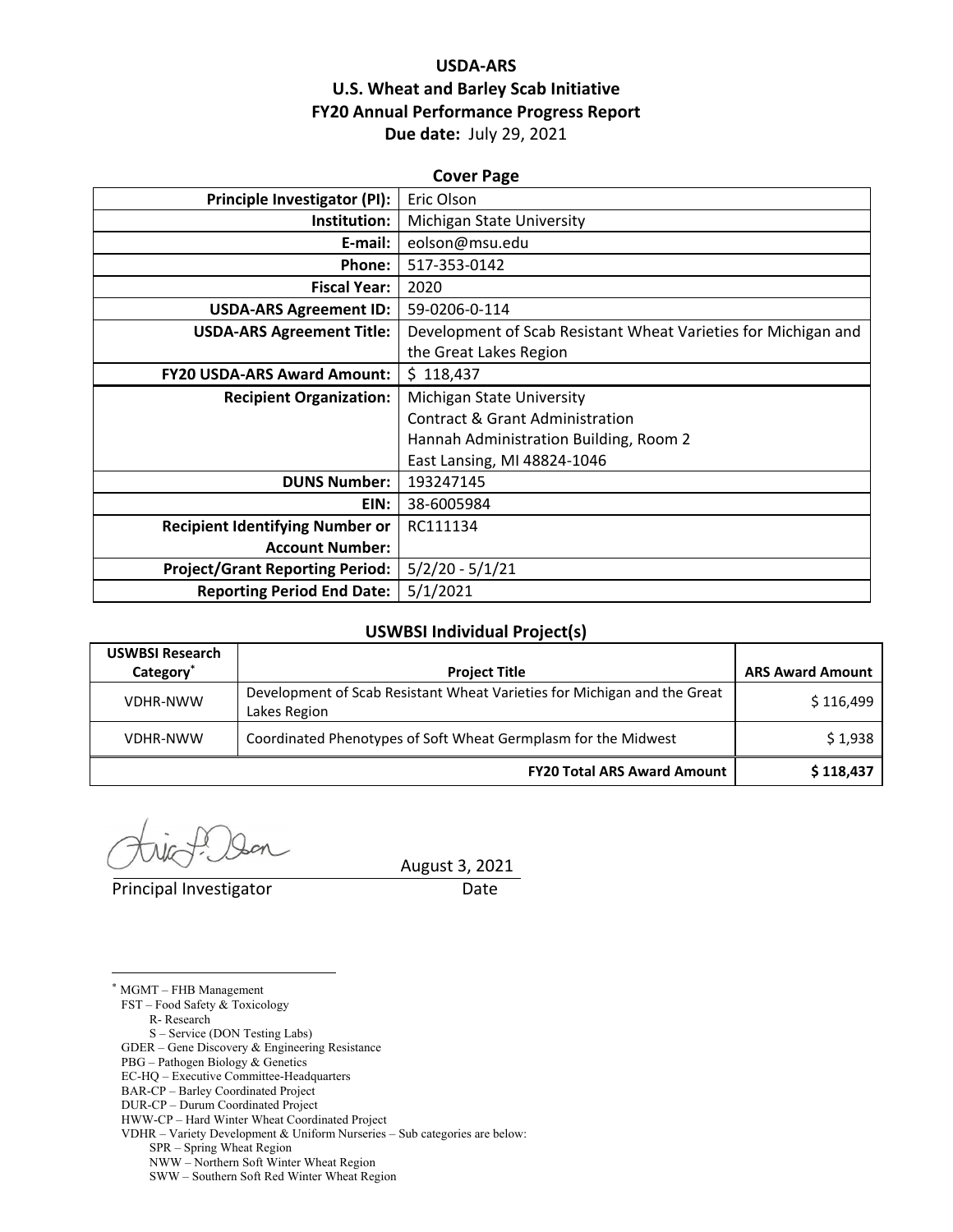**Project 1:** *Development of Scab Resistant Wheat Varieties for Michigan and the Great Lakes Region*

# **1. What are the major goals and objectives of the research project?**

The mission of the Michigan State University Wheat Breeding and Genetics program is to develop high‐yielding, high‐quality soft red and soft white winter wheat varieties with high levels of resistance to FHB. Breeding populations are developed with parents having high yield potential and FHB resistance. Speed breeding is implemented in the greenhouse to quickly advance early generations while implementing selection for FHB resistance. Genomic selection is used to identify inbred lines with high yield potential and resistance to FHB. Novel sources of Fhb resistance are being identified in exotic germplasm to support the development of resistant varieties.

#### Major project goals:

- *1) Develop and apply selection to 500 breeding populations segregating for FHB resistance using a combination of phenotypic and genomic selection strategies.*
- *2) Evaluate resistance levels of early generation selection candidates and entries in replicated breeding yield trials, regional germplasm and commercial wheat varieties in a misted FHB nursery.*
- *3) Enrich populations for the Fhb1 gene using marker assisted selection.*
- *4) Disseminate resistant germplasm through regional testing networks.*
- *5) Communicate levels of FHB resistance and susceptibility in Michigan wheat varieties and regional breeding germplasm.*

#### **2. What was accomplished under these goals or objectives?**

#### **a) What were the major activities?**

*1) Development of breeding populations and early generation selection.*  Using the minibulk system, 441 populations developed in the 2018 crossing cycle were advanced from the  $F_1$  to the  $F_4$  generation over period of 12 months. Populations were planted in 35' four row plots at 6" spacing at the wheat research farm in Mason, MI. A total of ~2,828 single plants were selected based on early maturity and agronomic type. Tissue was collected from flag leaves of selected plants. DNA was isolated, normalized and sequence based genotyping was done to generate ~4,300 SNPs per selected plant. SNPs were used to develop genome‐ estimated breeding values (GEBVs) for grain yield over three years, 2018, 2019 and 2020 using data from two testing environments, Mason and Richville MI. DON myotoxin levels and pre-harvest sprouting. A total of  $680 F_4$ -derived lines were selected and planted in 10' four row plots at 3" spacing for seed increase and visual selection based on GEBVs, agronomic type, height and resistance to foliar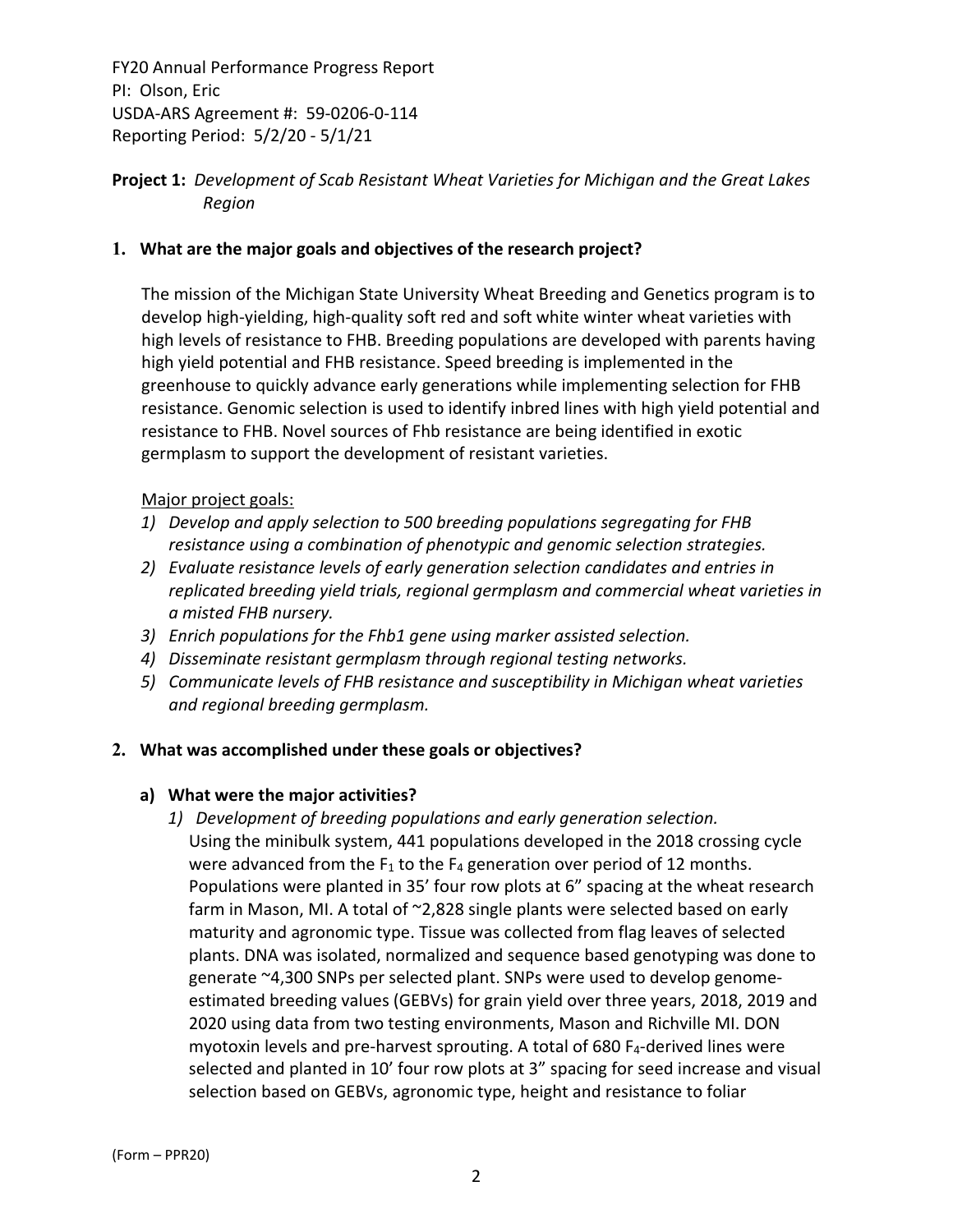> pathogens. In 2021 the 680 selection candidates were evaluated in the misted and inoculated FHB nursery and FHB resistance was used to inform selections. Approximately 3lb. of seed was harvested from 298 selected lines that will planted in yield trials in two replicates at three locations.

The 680 selection candidates in 10' plots were also genotyped for dwarfing genes, and *Fhb1* at the RSGGL in Raleigh, NC. DNA stocks isolated at MSU were shipped for genotyping in Raleigh. Marker data was used to apply another layer of selection in single replicate observation plots. A total of 93 lines (14% of total) entering replicated yield testing carry *Fhb1*.

Bulk F4 populations developed in 2018 were planted at Mason, MI in Septemnbter, 2020. A total of 442  $F_4$  populations were planted in 35' four row plots at 6" spacing with ~280 plants per plot. A total of 1,700 single plant selections were made in May, 2021. Tissue was collected in the field with DNA isolated and normalized for genotyping that will take place in August, 2021.

The minibulk system is being used to advance a total of 487 populations from crosses made in fall 2019 and spring 2020. Currently, the populations are  $F_3$  plants in the greenhouse. The F<sub>4</sub> seed will be planted at Mason, MI in 35' four row plots at 6" spacing in fall 2021 to undergo selection in spring 2022.

A total of 462 unique crosses were made in fall 2020 and spring 2021 to develop segregating breeding populations. All crosses have at least one FHB‐resistant parent and 220 crosses involve at least one parent with *Fhb1*. Crosses are being advanced using the minibulk system and the F<sub>4</sub> seed will be planted in the field in bulk plots in fall, 2022. Marker assisted selection will be done in derived lines to select inbred lines carrying *Fhb1*.

*2) Evaluation of resistance levels of breeding yield trial entries and training population in a misted FHB nursery.*

In 2020 FHB evaluation, major emphasis was placed on generating high quality data with high replication rather than generate less reliable data on more lines. Overall, 759 genotypes were evaluated in a misted and inoculated nursery. A total of 259 wheat genotypes in regional and commercial yield trials were evaluated for FHB resistance. Each line was planted in at least three replicates. Nurseries tested included the MSU GS Training Population (TP), MSU Advanced Yield Trial (AYT), Michigan State Commercial Wheat Performance Trial (OVT), P+NUWWN, Uniform White and Uniform Red Nurseries as well as the 6‐state preliminary and advanced nurseries. A set of 500 breeding program selection candidates were evaluated in two replicates. P+NUWWN data were reported to collaborators.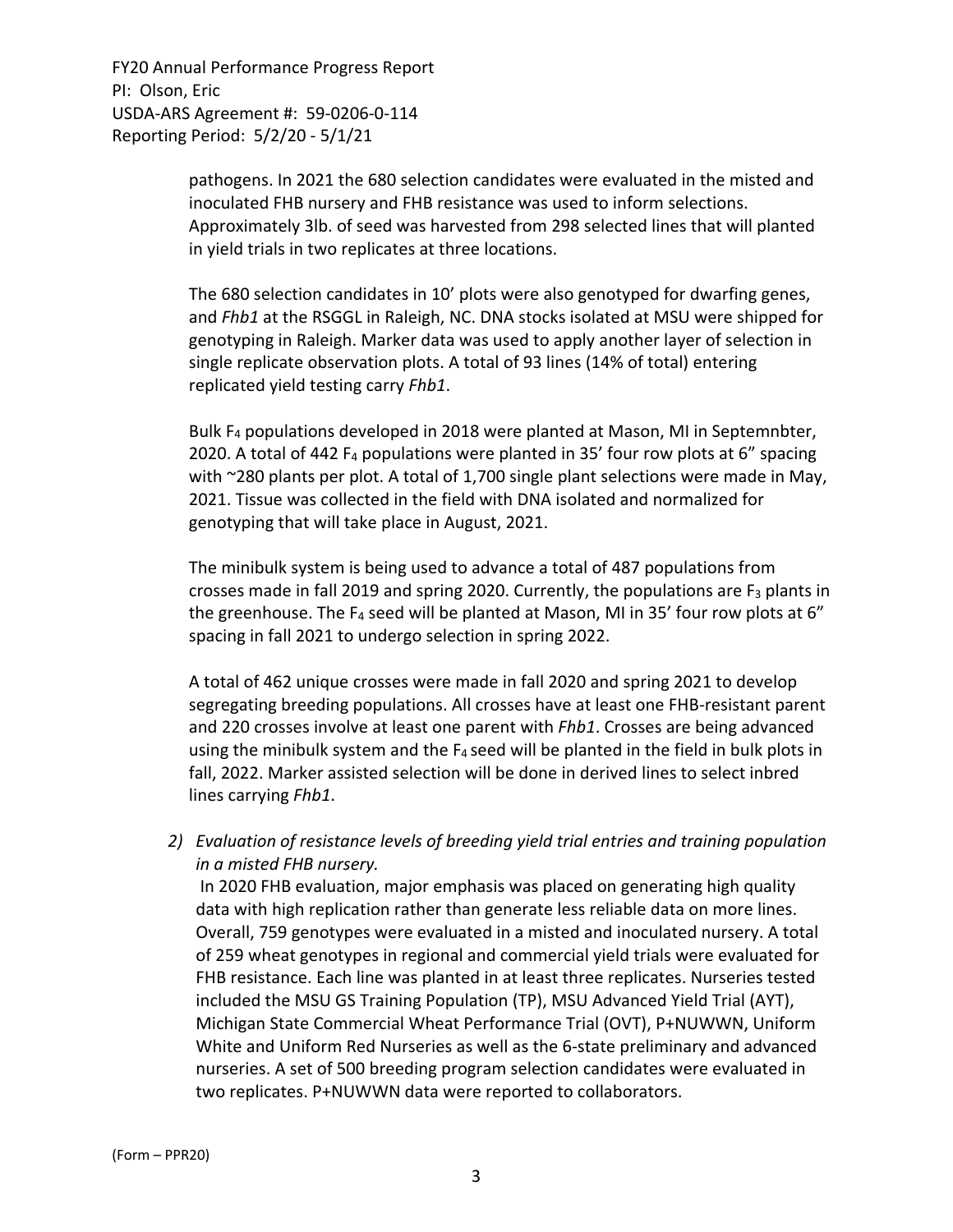> The 2020 FHB nursery was highly successful despite high temperature stress and dry conditions. Infection conditions were ideal and very high levels of disease developed uniformly across the nursery. FHB incidence ranged from 30% to 100% across the nursery. High quality data were collected on incidence, severity, FHB index and 0 to 9 rating.

> DON values were high ranging from 1.0 ppm in the most resistant MSU breeding germplasm to 11.6 ppm in the most susceptible line. DON data was generated for total of 356 breeding lines and 120 commercial wheat variety trial entries.

Data from the breeding trial entries were used to train GS prediction models to select for FHB resistance. Visual FHB ratings were published in the initial OVT report and DON data were published when received in May, 2020.

3) *Enrichment of populations for Fhb1.* A total of 220 crosses involve at least one parent with *Fhb1*.

Marker assisted selection identified 93 genotypes in the single plot observation nursery with *Fhb1*. A total of 41 entries (16%) in first year yield trials carry *Fhb1* and seven of which have been advanced to regional and commercial yield testing.

4) *Dissemination of resistant germplasm.*

For regional FHB resistance evaluation nine entries were submitted to the Uniform FHB nurseries comprised of FHB resistant germplasm and lines tested in regional nurseries.

5) *Communication of FHB resistance in Michigan wheat varieties.*

Wheat growers and agribusiness were educated on FHB‐resistant varieties in presentations at field days and winter meetings. Four talks were given to agribusiness and growers that included messages regarding the benefits of planting resistant varieties, especially the decreased FHB risk from the combination of a moderately resistant variety treated with a fungicide. Educational materials including a list of moderately resistant varieties, how resistance is determined visually and DON levels, and traits to look for in selecting varieties to mitigate the risk of FHB.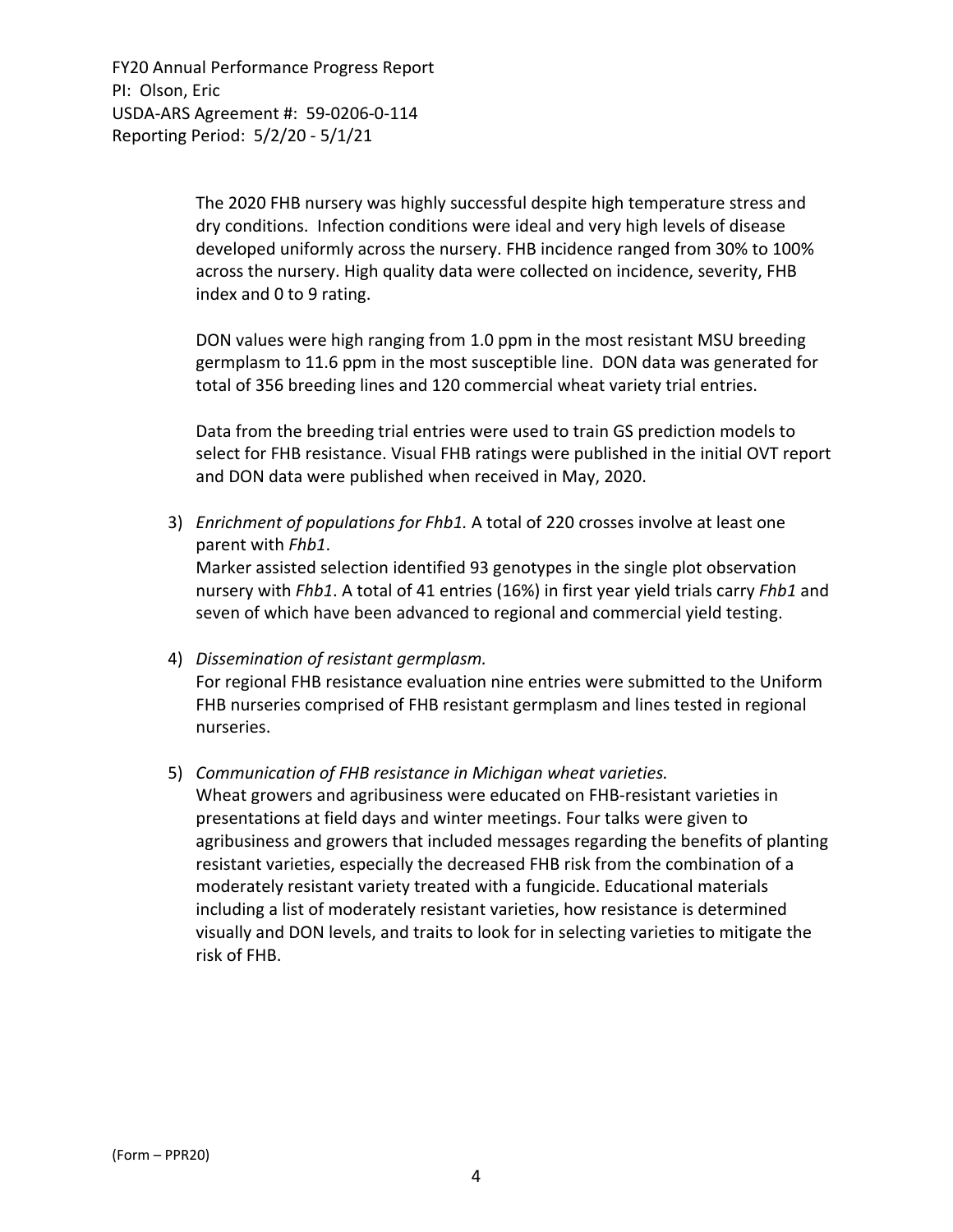| grain yield, DON and FHB severity |          |      |  |  |
|-----------------------------------|----------|------|--|--|
| Trait                             | Accuracy | SD   |  |  |
| 3 years, 2 locs                   | 0.32     | 0.06 |  |  |
| 2018                              | 0.32     | 0.32 |  |  |
| 2019                              | 0.30     | 0.21 |  |  |
| 2020                              | 0.38     | 0.07 |  |  |
| Mason                             | 0.38     | 0.12 |  |  |
| <b>SVREC</b>                      | 0.40     | 0.12 |  |  |
| Mason20                           | 0.39     | 0.09 |  |  |
| SVREC20                           | 0.46     | 0.13 |  |  |
| Mason19                           | 0.29     | 0.15 |  |  |
| SVREC19                           | 0.29     | 0.16 |  |  |
| Mason18                           | 0.33     | 0.17 |  |  |
| SVREC18                           | 0.33     | 0.19 |  |  |
| <b>DON</b>                        | 0.67     | 0.05 |  |  |
| <b>FHB Severity</b>               | 0.54     | 0.07 |  |  |

# **Table 1.** Genomic selection prediction accuracies and standard deviations for

## **b) What were the significant results?**

*1. Development of breeding populations and early generation selection.*  2020 saw the another successful implementation the breeding program structure combining speed breeding and genomic selection. Program staff were able to carry out the challenging logistics of genotyping thousands of plants and making selections in time for planting in the fall. Genotypic data were available for all 700 selection candidates in the field. The project PI had a depth of information on predicted grain yield, visual FHB resistance and DON mycotoxin levels as well as dwarfing genes and *Fhb1* status to guide selections in the field.

# *2. Evaluation of resistance levels of breeding yield trial entries and training population in a misted FHB nursery.*

Disease pressure in 2020 was high giving us excellent visually scored disease data. Program staff are becoming highly skilled at isolating new FHB strains each year and preparing hundreds of pound of grain spawn. Training population data collected in the FHB nursery is of high value and is facilitating genomic selection for FHB resistance.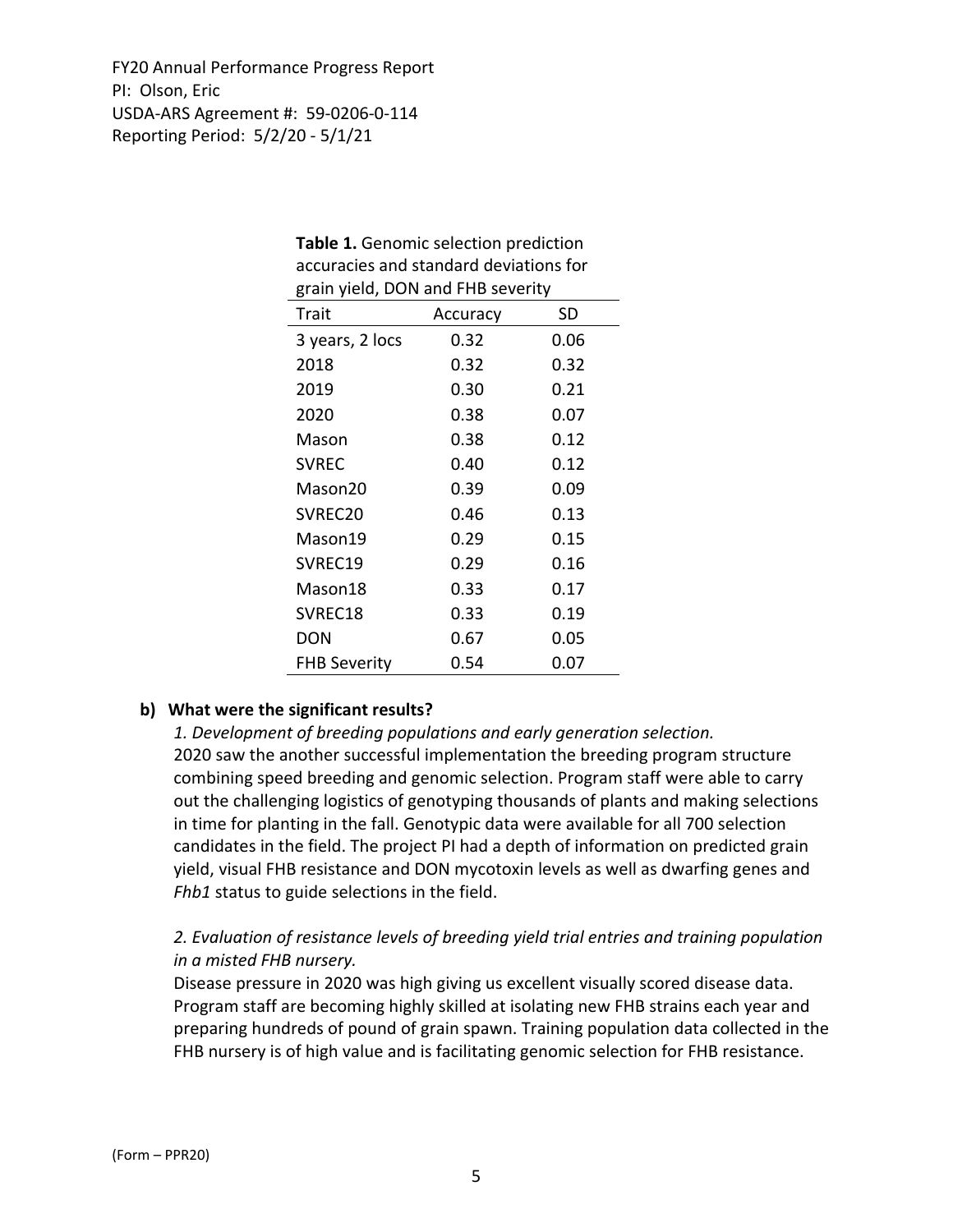#### *3. Enrichment of populations for Fhb1*

Among selection candidates derived from segregating populations, 85 carry the *Fhb1* gene. These lines will be planted in yield trials at four locations 2020‐21. I am grateful to the RSGGL for genotyping these lines and the USWBSI and USDA‐ARS for providing them the resources to carry out their mission. Assistant breeder, Amanda Noble, has been successful at enriching breeding populations for *Fhb1* with a third of all new breeding populations carrying the gene.

#### **c) List key outcomes or other achievements.**

Two soft red winter wheat varieties were released in 2020.

**'MI16R0906'** is a new soft red winter wheat variety developed by Michigan State University Wheat Breeding and Genetics. This variety is ideal for production in Michigan with high yield potential and excellent milling and baking quality. MI16R0906 was the third highest yielding soft winter wheat line tested in 2020 commercial yield trials in Michigan. MI16R0906 demonstrates yield stability across the soft wheat region in Illinois, Ohio and Wisconsin. Flowering date and height are similar to commercial soft red wheat varieties grown in Michigan. MI16R0906 has milling and baking quality that meet the needs of the soft wheat industry.

**'MI17R0357'** is a new soft red winter wheat variety developed by Michigan State University Wheat Breeding and Genetics. This variety is ideal for production in Michigan with high yield potential and excellent milling and baking quality. MI17R0357 was highest highest yielding soft winter wheat line tested in 2020 commercial yield trials in Michigan. MI17R0357 demonstrates very high yield potential with specific adaptation to Michigan. Flowering date is earlier than average. Height is shorter than average. MI17R0357 has milling and baking quality that meet the needs of the soft wheat industry.

# **3. Was this research impacted by the COVID‐19 pandemic (i.e. university shutdowns and/or restrictions, reduced or lack of support personnel, etc.)? If yes, please explain how this research was impacted or is continuing to be impacted.**

DON data for 2020 was delayed due to the milling requirement. This delay affected genomic predictions for FHB resistance in new inbred lines. It will also delay the release of two soft red winter wheat varieties that have no data available for DON. It may be possible to substitute a predicted breeding value for DON in these lines.

Program mechanics were still able to operate during the pandemic. The project PI was without child care for long stretches. The excessive stress of childcare and running a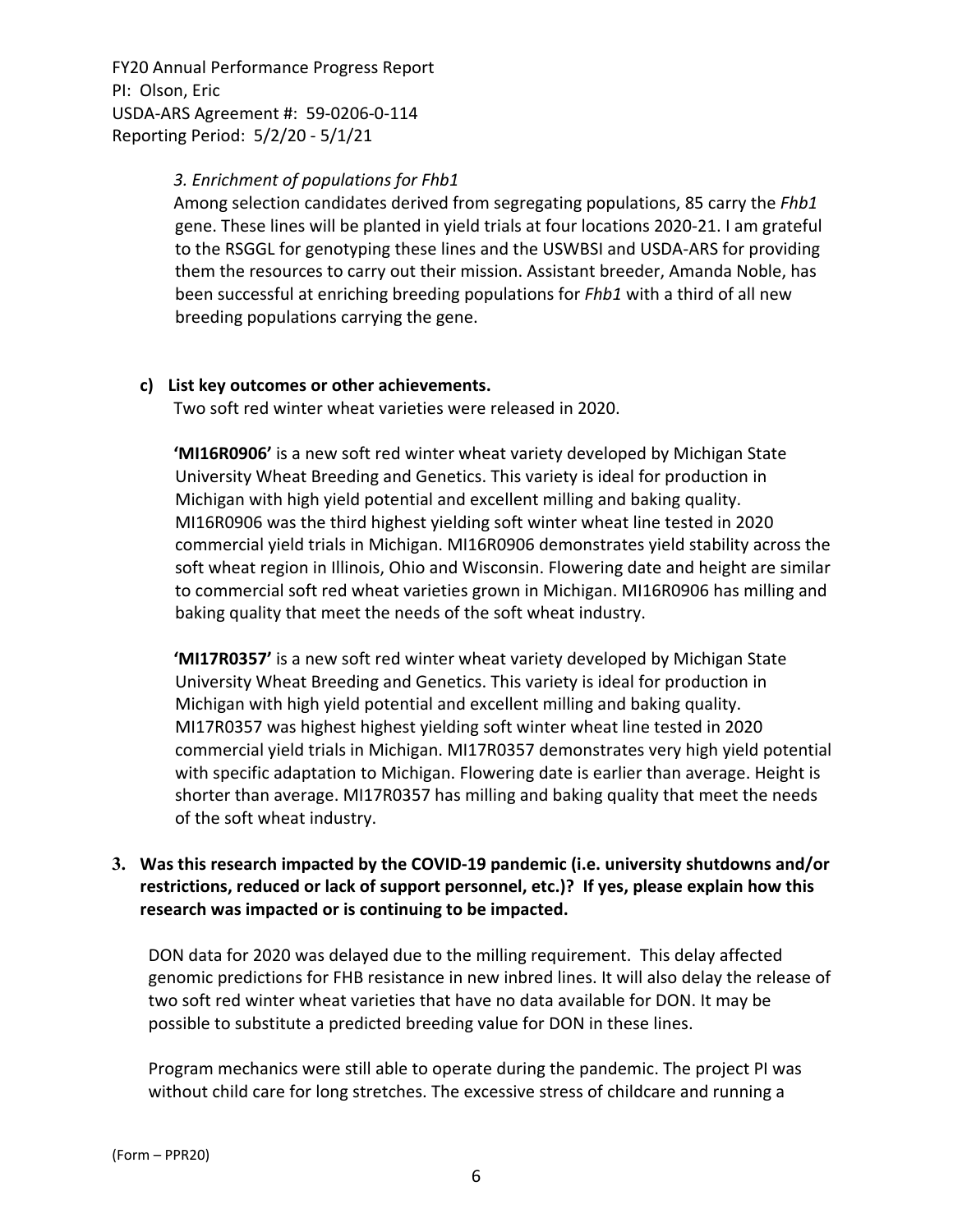> breeding program involving supervision of five full time professionals and seven undergraduates took a toll on personal productivity for the project PI.

#### **4. What opportunities for training and professional development has the project provided?**

Two graduate students received training in breeding for FHB resistance, Melissa Winchester and Tommy Reck. Both students have become proficient in growing grain spawn and ascospore cultures. They have carried out germplasm screening in both the field and greenhouse. The work done by Mel will lead to culling of susceptible genotypes during speed breeding of breeding populations. Tommy's work will deliver new large effect resistance QTL from *Aegilops tauschii.* 

#### **5. How have the results been disseminated to communities of interest?**

Melissa Winchester presented a poster on her work at the 2020 USWBSI forum. Data from FHB nurseries has been shared with collaborators. Growers and industry are continuously updated on our progress on breeding for FHB resistance.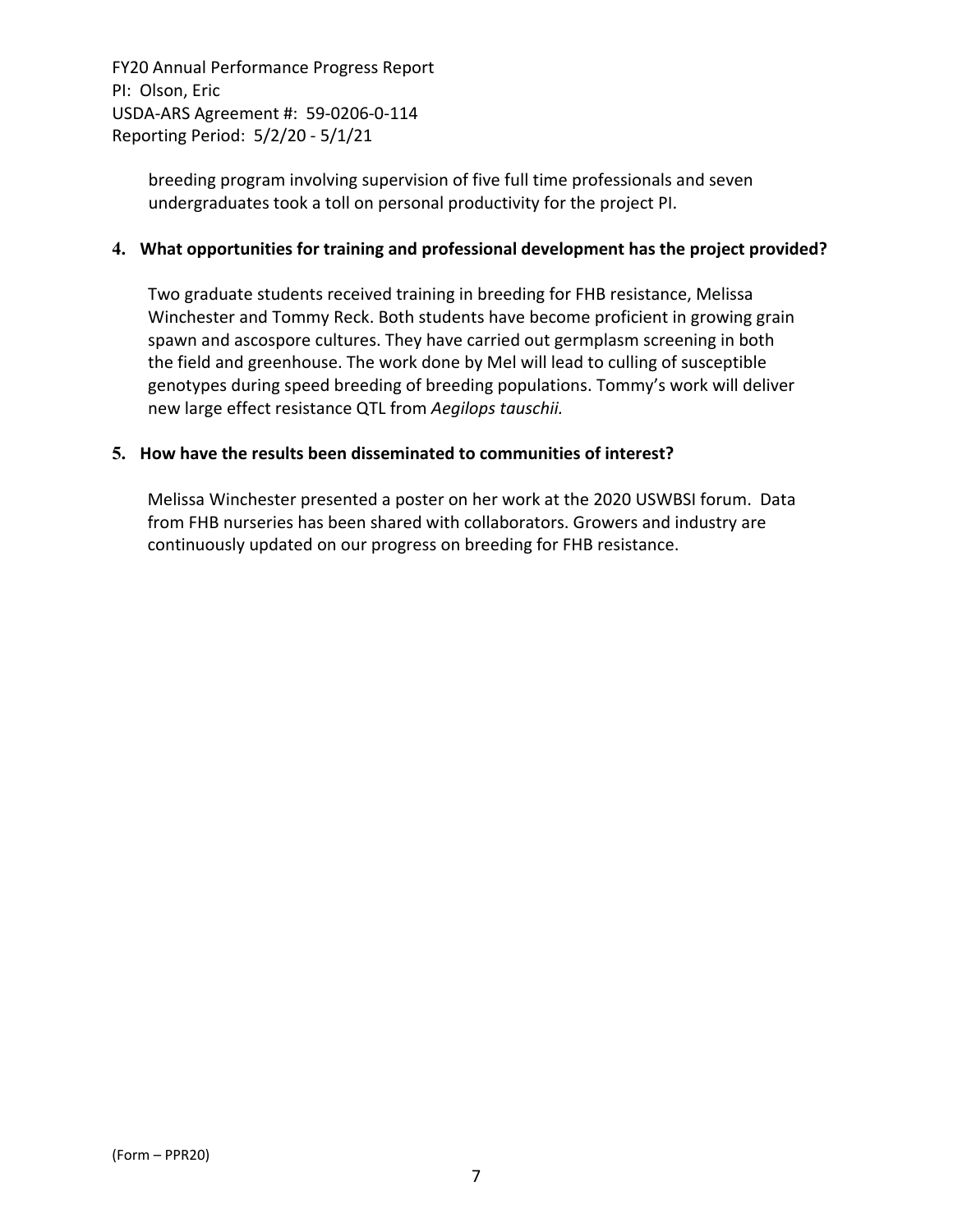**Project 2:** *Coordinated Phenotypes of Soft Wheat Germplasm for the Midwest*

## **1. What are the major goals and objectives of the research project?**

- A. Phenotype advanced breeding lines that are candidates for release
- B. Place FHB and other agronomic, disease resistance, and quality data in database
- C. Report on purification and seed increase of the best lines.
- **2. What was accomplished under these goals or objectives?** *(For each major goal/objective, address these three items below.)*

#### **a) What were the major activities?**

A misted and inoculated Fhb nursery was planted to assess levels of resistance in elite breeding lines and varieties available to growers. Five isolates from across Michigan were used to develop the corn grain spawn. Inoculum was applied at three intervals approximately four, three and two weeks before flowering starting at approximately the Feekes 5 growth stage. Data were collected on flowering date for each row in the nursery. Disease ratings then took place at approximately 21 days after flowering. Ratings were taken over the course of four days from June 14 through June 17 , 2020 based on flowering date.

The 2020 FHB nursery was highly successful. Infection conditions were ideal and very high levels of disease develop uniformly across the nursery. FHB incidence ranged from 60% to 100% across the nursery. High quality data were collected on incidence, severity, FHB index and 0 to 9 rating.

A total of 115 entries from the Michigan State Wheat Performance trial were evaluated for FHB incidence, severity and index. Other nurseries evaluated included the MSU Early Generation Selection Candidates, MSU Advanced Yield Trial (AYT), Michigan State Commercial Wheat Performance Trial (OVT), P+NUWWN, Uniform White and Uniform Red Nurseries. Samples were collected for DON analysis and results will be reported when samples are processed.

#### **b) What were the significant results?**

 Data from the MSU GS training population enabled high prediction accuracies for visual severity and DON at 0.54 and 0.67, respectively.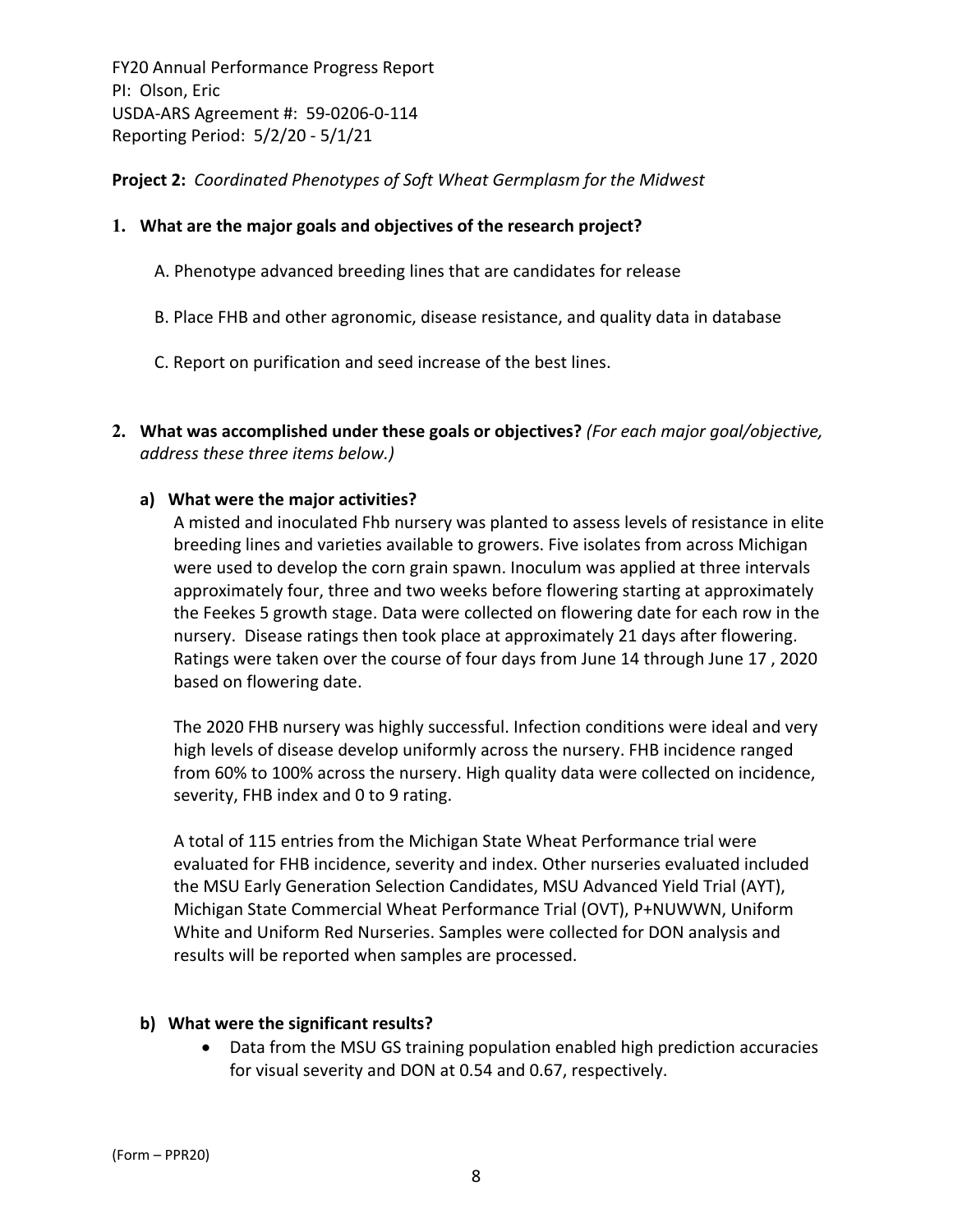## **c) List key outcomes or other achievements.**

- Data from the MSU GS training population was used to predict DON and visual FHB traits among ~2,400 inbred lines. GEBVs were used to select 700 soft red and white winter wheats for planning in observation and increase plots.
- Data from the MSU nursery was used to inform breeding decisions in collaborator's germplasm
- Accurate data was provided for advancing MSU breeding lines based on FHB resistance.
- **3. Was this research impacted by the COVID‐19 pandemic (i.e. university shutdowns and/or restrictions, reduced or lack of support personnel, etc.)? If yes, please explain how this research was impacted or is continuing to be impacted.**

Nothing to report

#### **4. What opportunities for training and professional development has the project provided?**

Nothing to report

## **5. How have the results been disseminated to communities of interest?**

Nothing to report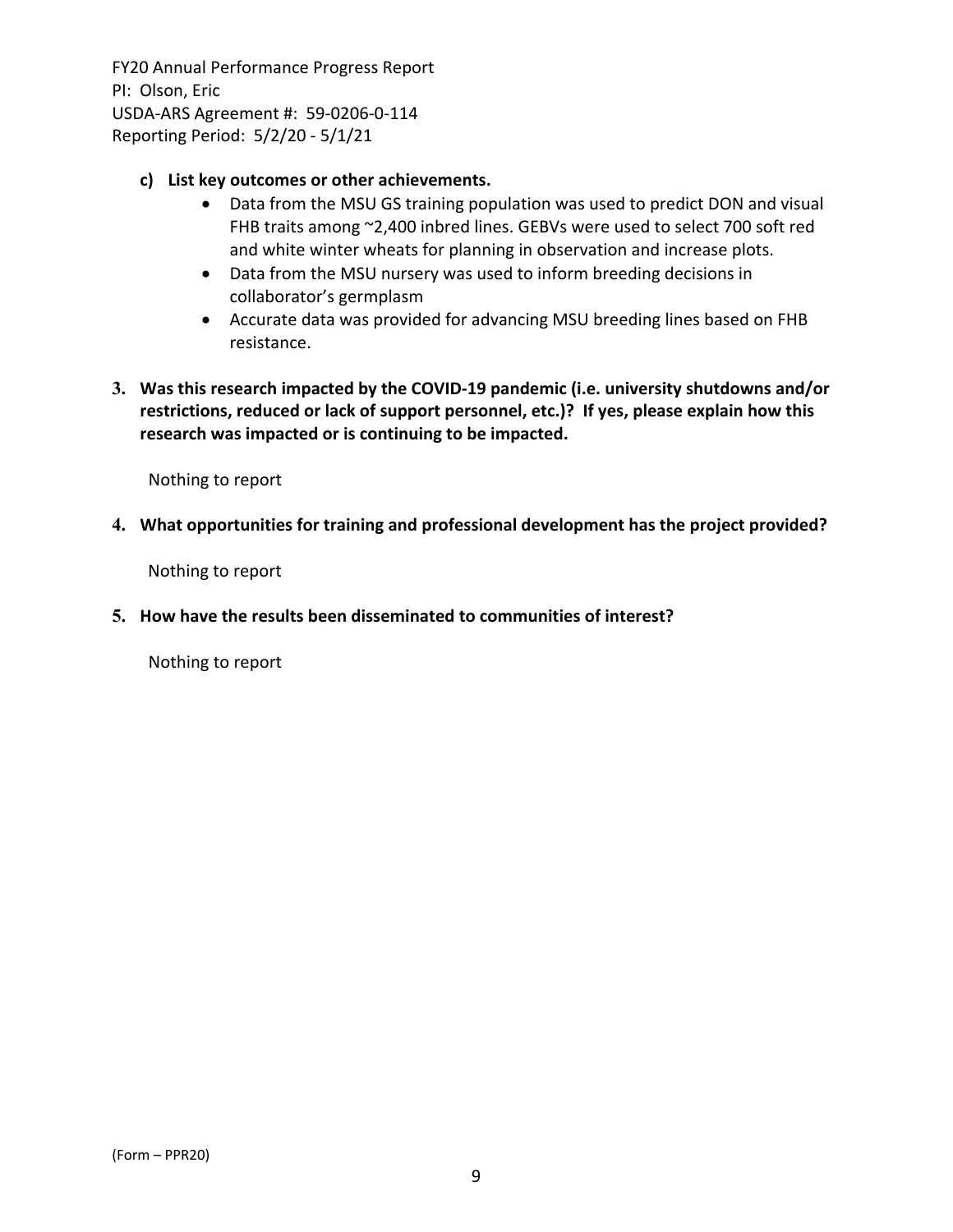# **Training of Next Generation Scientists**

**Instructions:** Please answer the following questions as it pertains to the FY20 award period (5/2/20 ‐ 5/1/21). The term "support" below includes any level of benefit to the student, ranging from full stipend plus tuition to the situation where the student's stipend was paid from other funds, but who learned how to rate scab in a misted nursery paid for by the USWBSI, and anything in between.

**1. Did any graduate students in your research program supported by funding from your USWBSI grant earn their MS degree during the FY20 award period?** ☐Yes ☒No

**If yes, how many?** Click to enter number here.

**2. Did any graduate students in your research program supported by funding from your USWBSI grant earn their Ph.D. degree during the FY20 award period?**

 $\square$ Yes  $\square$ No **If yes, how many?** Click to enter number here.

**3. Have any post docs who worked for you during the FY20 award period and were supported by funding from your USWBSI grant taken faculty positions with universities?** ☐Yes ☒No

**If yes, how many?** Click to enter number here.

**4. Have any post docs who worked for you during the FY20 award period and were supported by funding from your USWBSI grant gone on to take positions with private ag‐ related companies or federal agencies?**

☐Yes ☒No

**If yes, how many?** Click to enter number here.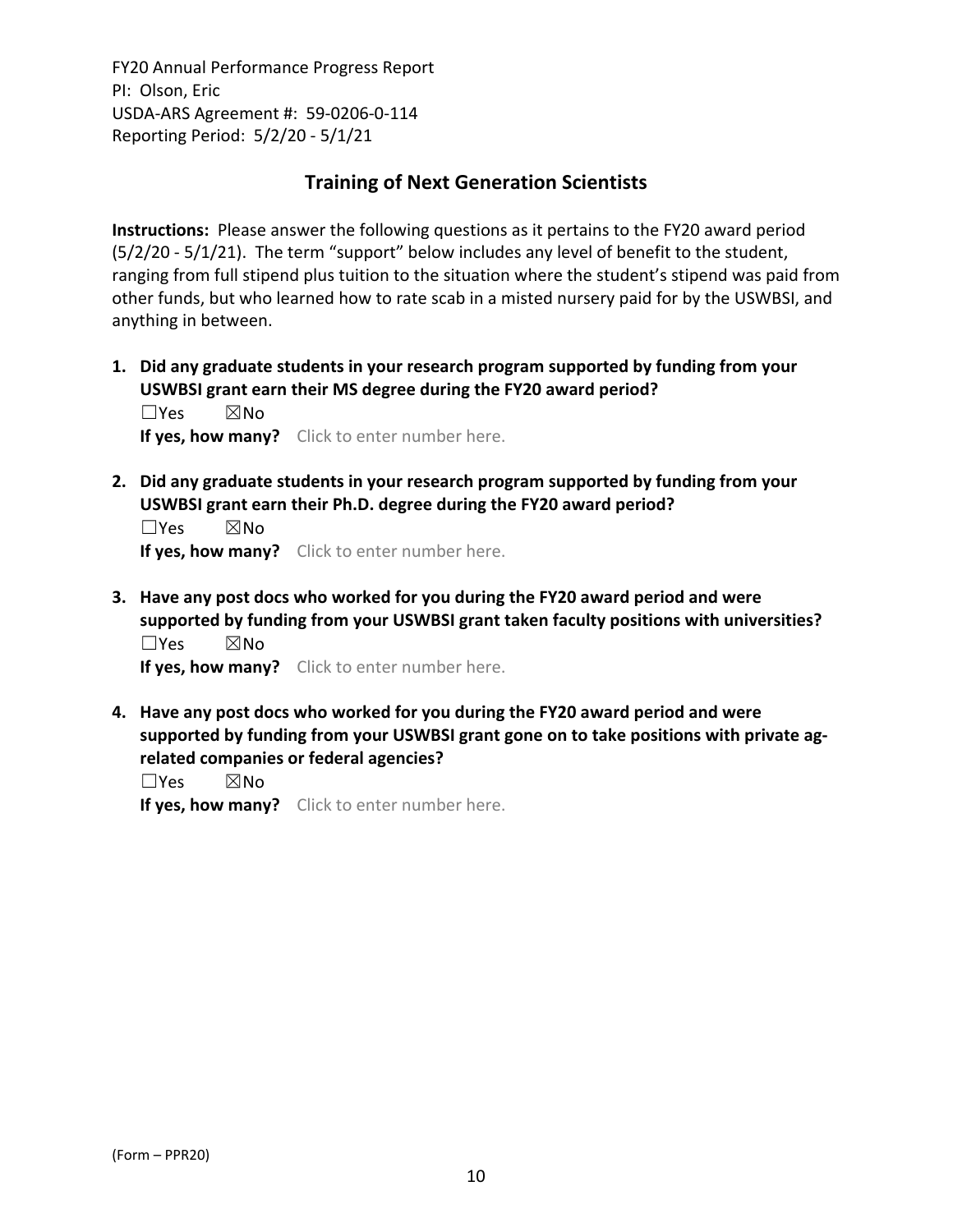# **Release of Germplasm/Cultivars**

**Instructions:** In the table below, list all germplasm and/or cultivars released with full or partial support through the USWBSI during the FY20 award period (5/2/20 - 5/1/21). All columns must be completed for each listed germplasm/cultivar. Use the key below the table for Grain Class abbreviations. 

| <b>Name of Germplasm/Cultivar</b>           | <b>Grain Class</b>            | <b>FHB Resistance</b>                                  | <b>FHB</b><br>Rating<br>$(0-9)$ | Year<br><b>Released</b> |
|---------------------------------------------|-------------------------------|--------------------------------------------------------|---------------------------------|-------------------------|
| MI17R0357                                   | SRW - Soft<br>Red Winter      | MR - Moderately<br>Resistant                           | 27.4ppm<br><b>DON</b>           | 2020                    |
| MI16R0906                                   | SRW - Soft<br>Red Winter      | MS - Moderately<br>Susceptible                         | 33.6<br>ppm<br><b>DON</b>       | 2020                    |
| MI14W0190 - Fhb1 moderately resistant check | SWW - Soft<br>White<br>Winter | MR - Moderately<br>Resistant                           | 28.3<br>ppm<br><b>DON</b>       | Select Year             |
| Click here to enter text.                   | Select Grain<br>Class         | Select what represents<br>your most resistant<br>check | Enter as<br>text 0-9<br>rating  | Select Year             |
| Click here to enter text.                   | Select Grain<br>Class         | Select what represents<br>your most resistant<br>check | Enter as<br>text 0-9<br>rating  | Select Year             |
| Click here to enter text.                   | Select Grain<br>Class         | Select what represents<br>your most resistant<br>check | Enter as<br>text 0-9<br>rating  | Select Year             |
| Click here to enter text.                   | Select Grain<br>Class         | Select what represents<br>your most resistant<br>check | Enter as<br>text 0-9<br>rating  | Select Year             |
| Click here to enter text.                   | Select Grain<br>Class         | Select what represents<br>your most resistant<br>check | Enter as<br>text 0-9<br>rating  | Select Year             |
| Click here to enter text.                   | Select Grain<br>Class         | Select what represents<br>your most resistant<br>check | Enter as<br>text 0-9<br>rating  | Select Year             |
| Click here to enter text.                   | Select Grain<br>Class         | Select what represents<br>your most resistant<br>check | Enter as<br>text 0-9<br>rating  | Select Year             |
| Click here to enter text.                   | Select Grain<br>Class         | Select what represents<br>your most resistant<br>check | Enter as<br>text 0-9<br>rating  | Select Year             |
| Click here to enter text.                   | Select Grain<br>Class         | Select what represents<br>your most resistant<br>check | Enter as<br>text 0-9<br>rating  | Select Year             |
| Click here to enter text.                   | Select Grain<br>Class         | Select what represents<br>your most resistant<br>check | Enter as<br>text 0-9<br>rating  | Select Year             |

NOTE: Leave blank if you have nothing to report or if your grant did NOT include any VDHR-related projects.

**NOTE:** List the associated release notice or publication under the appropriate sub-section in the 'Publications' section of the FPR.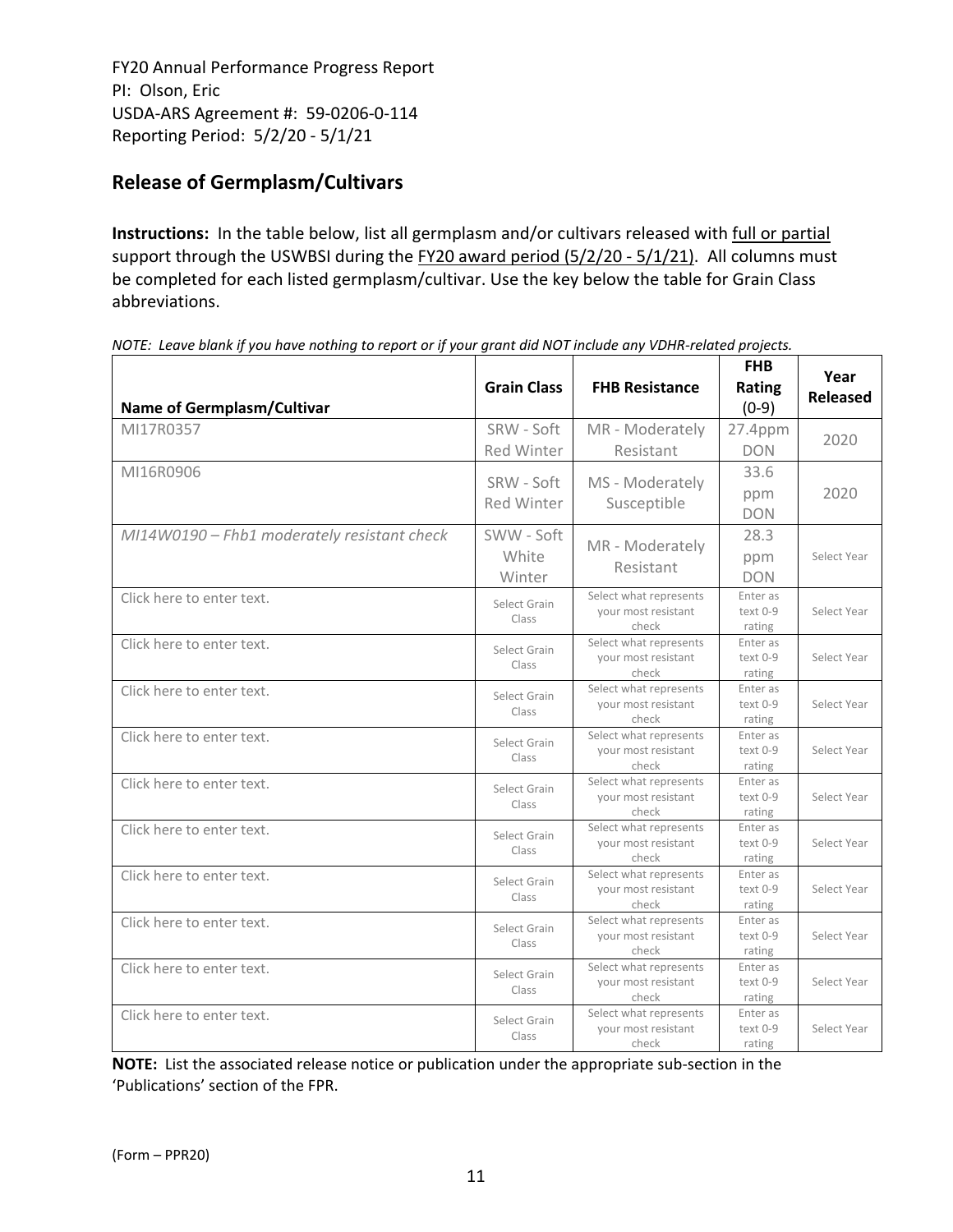# **Publications, Conference Papers, and Presentations**

**Instructions:** Refer to the PR\_Instructions for detailed more instructions for listing publications/presentations about your work that resulted from all of the projects included in the FY20 grant award. Only citations for publications published (submitted or accepted) or presentations presented during the **award period (5/2/20 ‐ 5/1/21**) should be included. If you did not publish/submit or present anything, state 'Nothing to Report' directly above the Journal publications section.

NOTE: Directly below each citation, you **must** indicate the Status (i.e. published, submitted, etc.) and whether acknowledgement of Federal support was indicated in the publication/ presentation. See example below for a poster presentation with an abstract:

Z.J. Winn, R. Acharya, J. Lyerly, G. Brown‐Guedira, C. Cowger, C. Griffey, J. Fitzgerald, R.E. Mason and J.P. Murphy. 2020. "Mapping of Fusarium Head Blight Resistance in NC13‐20076 Soft Red Winter Wheat." In: S. Canty, A. Hoffstetter, and R. Dill‐Macky (Eds.), *Proceedings of the 2020 National Fusarium Head Blight Forum (*p. 12.), Virtual; December 7‐11. Online: https://scabusa.org/pdfs/NFHBF20\_Proceedings.pdf. Status: Abstract Published and Poster Presented Acknowledgement of Federal Support: YES (Abstract and Poster)

#### **Journal publications.**

Strauss N. M., A.T. Wiersma, P. DeMacon, E. Klarquis, A Carter., K.A Garland Campbell., **E.L. Olson**. 2020. Registration of the Wheat D‐Genome Nested Association Mapping Population. Journal of Plant Registrations. DOI: 10.1002/plr2.20078 Status: Published Acknowledgement of Federal Support: Yes

#### **Books or other non‐periodical, one‐time publications.**

Ng P. K. W., **E.L. Olson**. 2020. MSU wheat quality testing of advanced lines: Report on milling and baking test results for selected Michigan‐grown soft wheats harvested in 2020. Status: Published Acknowledgement of Federal Support: Yes

Pennington D., **E. L. Olson**, S. Martin. A. Noble 2020. 2020 Michigan State University Wheat Performance Trials.

Status: Published

Acknowledgement of Federal Support: Yes